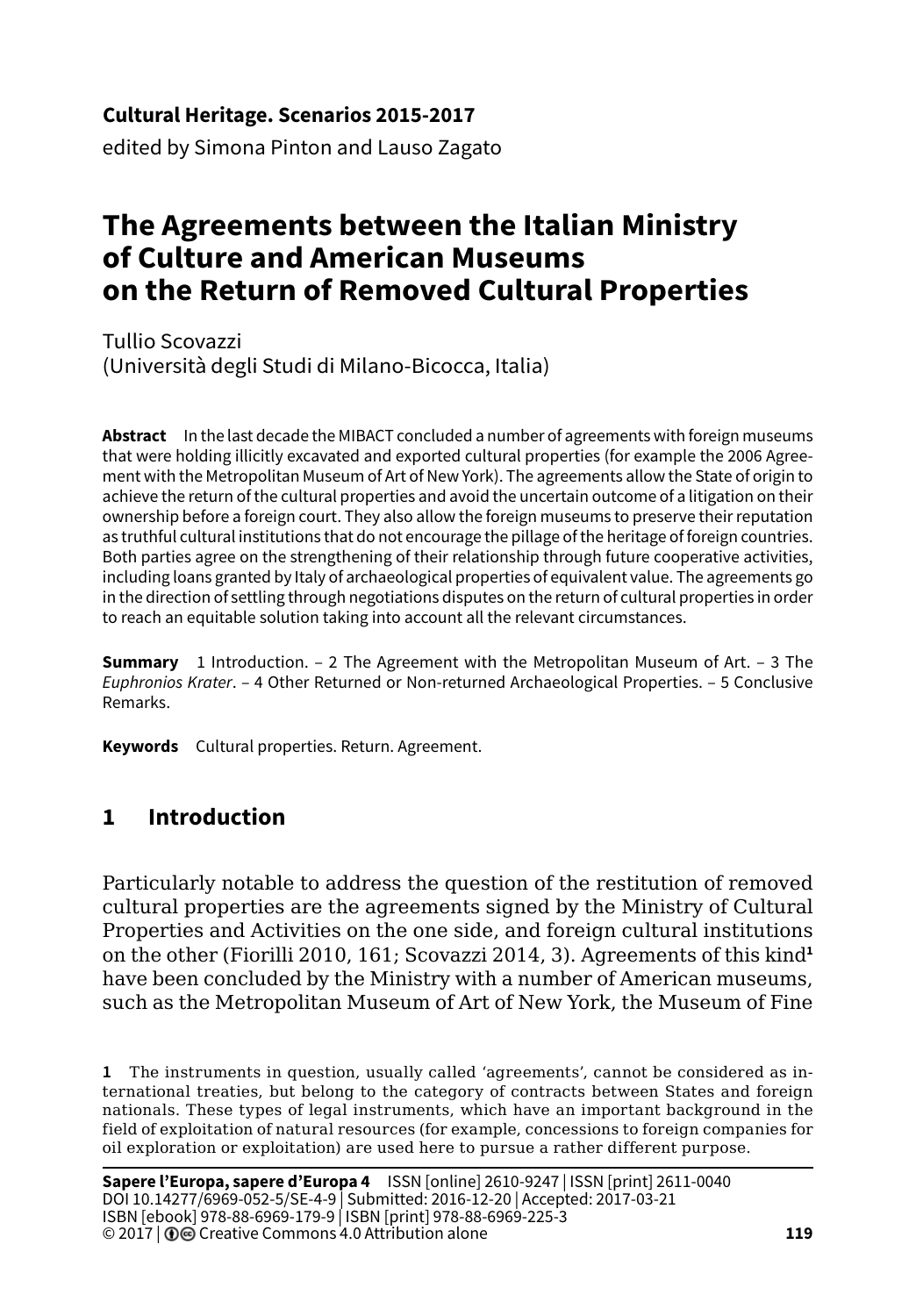Arts of Boston, the Princeton University Art Museum, the John Paul Getty Museum of Los Angeles, the Cleveland Museum of Art and the Dallas Museum of Art. Other agreements also exist.**<sup>2</sup>**

The agreements allow the State of origin to overcome the obstacles posed by the uncertain outcome of a litigation before a foreign court on the ownership of the claimed properties. They also allow the foreign museums to preserve their reputation as truthful cultural institutions that do not encourage the pillage of the heritage in foreign countries and do participate in the fight against the destruction of cultural contexts and the illegal traffic resulting therefrom. Far from being confined to the return of given properties, the agreements also aim at the strengthening of the relationship between the parties through future cooperative activities, including loans granted by the State of origin of archaeological properties of equivalent value.

# **2 The Agreement with the Metropolitan Museum of Art**

While the text of most agreements is confidential, an exception is the agreement signed on 21 February 2006 by the Ministry and the Commission for Cultural Properties of the Region of Sicily,**<sup>3</sup>** on the one hand, and the Metropolitan Museum of Art of New York,**<sup>4</sup>** on the other.

In the premise of the agreement, the Ministry states that the Italian archaeological heritage "is the source of the national collective memory and a resource for historical and scientific research". It also recalls some basic aspects of the Italian legislation on cultural properties, in particular that

the archaeological heritage includes the structures, constructions, architectural complex, archaeological sites, movable objects and monuments of other types as well as their contexts, whether they are located underground, on the surface or under water (preamble, recital B);

to preserve the archaeological heritage and guarantee the scientific character of archaeological research and exploration operations, Italian

**3** Under the Italian constitutional system, Sicily is the only region entitled to exercise an exclusive competence as regards the cultural properties existing in the region.

**4** Hereinafter: the Museum.

**<sup>2</sup>** In 2012 an agreement was concluded with a Japanese institution, the Tokyo Fuji Art Museum. It provides for the return, under certain conditions, of the *Tavola Doria*, an anonimous painting of the sixteenth century. It reproduces a portion of *The Battle of Anghiari*, a lost fresco painted by Leonardo da Vinci on a wall of Palazzo Vecchio in Florence. According to press releases, in July 2016 an agreement was reached by the Ministry and the Ny Carlsberg Glyptotek of Copenhagen. It provides, *inter alia*, for the return of the Etruscan objects illegally excavated from a princely tomb in Sabina.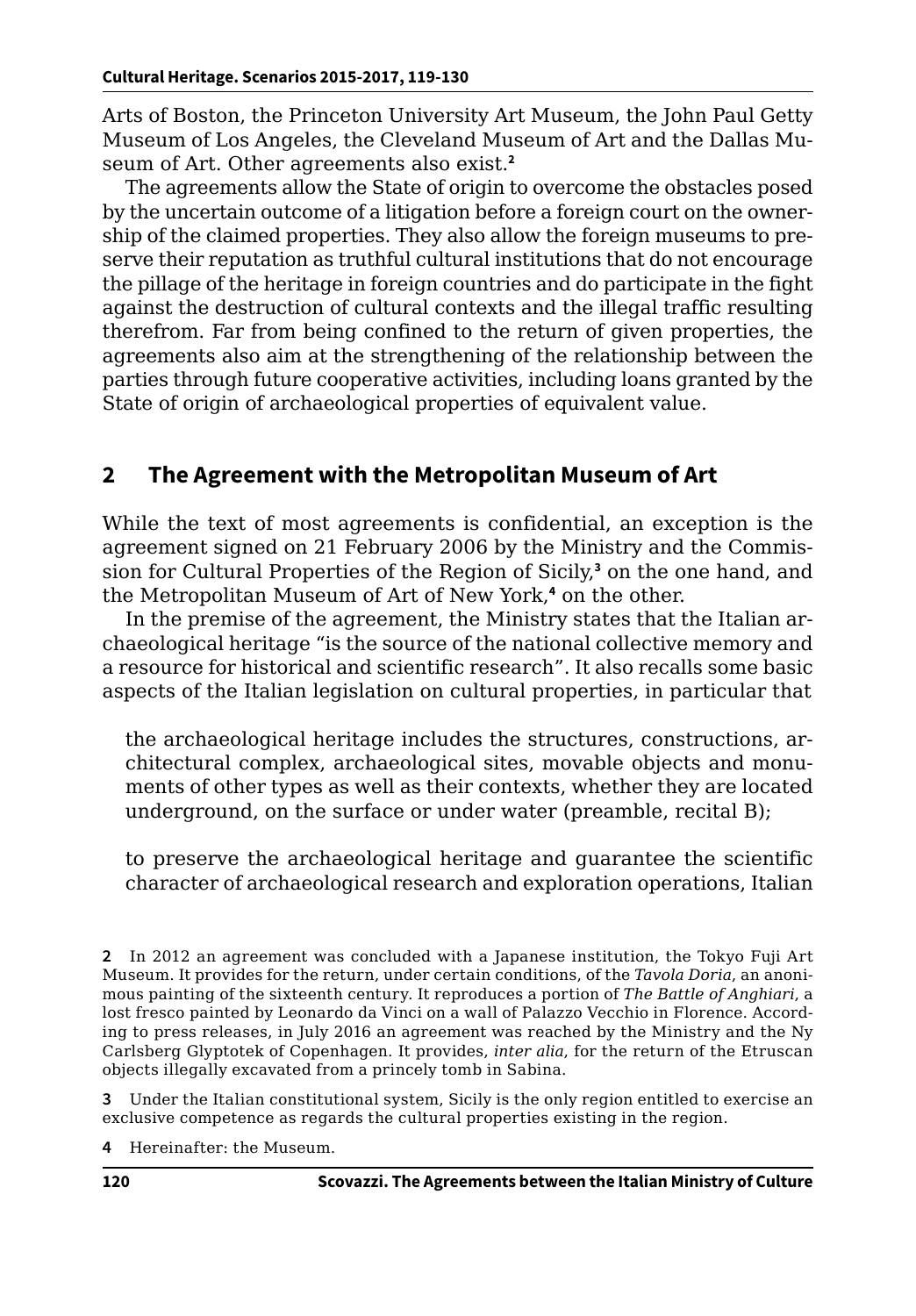law sets forth procedures for the authorization and control of excavations and archaeological activities to prevent all illegal excavations or theft of items of the archaeological heritage and to ensure that all archaeological excavations and explorations are undertaken in a scientific manner by qualified and specially trained personnel, with the provision that non-destructive exploration methods will be used whenever possible (preamble, recital C).

In fact, under Italian Legislative Decree 22 January 2004, no. 42 (called Code of Cultural Properties and Landscape), all cultural properties found by anyone in any way in the subsoil or on the seabed belong to the State demesne, if immovable, or to the inalienable patrimony of the State, if movable (art. 91, para. 1). The finder is entitled to a reward which cannot exceed one-fourth of the value of the properties found. A reward is also granted to the owner of the immovable property where the find has been made and to the holder of a concession for research.**<sup>5</sup>** The reward may be paid either in money or through the cession of part of the properties found (art. 92, para. 4).**<sup>6</sup>** A special procedure, as specified in art. 93, applies in order to determine the amount of the reward. Legislation based on similar principles has been in force in Italy since 1909 (Law 20 June 1909, no. 364; Law 1 June 1939, no. 1089; Legislative Decree 29 October 1999, no. 490).

The agreement also states in the premise that the Museum:

believes that the artistic achievements of all civilizations should be preserved and represented in art museums, which, uniquely, offer the public the opportunity to encounter works of art directly, in the context of their own and other cultures, and where these works may educate, inspire and be enjoyed by all. The interests of the public are served by art museums around the world working to preserve and interpret our shared cultural heritage (preamble, recital F);

[...] deplores the illicit and unscientific excavation of archaeological materials and ancient art from archaeological sites, the destruction or defacing of ancient monuments, and the theft of works of art from individuals, museums, or other repositories (preamble, recital G);

[...] is committed to the responsible acquisition of archaeological materials and ancient art according to the principle that all collecting be done with the highest criteria of ethical and professional practice (preamble, recital H).

**<sup>5</sup>** No reward is due to the finder if he has entered into an immovable property without the consent of the owner (art. 92(3)).

**<sup>6</sup>** A tax credit of value corresponding to the reward can be granted on request to those who are entitled to the reward.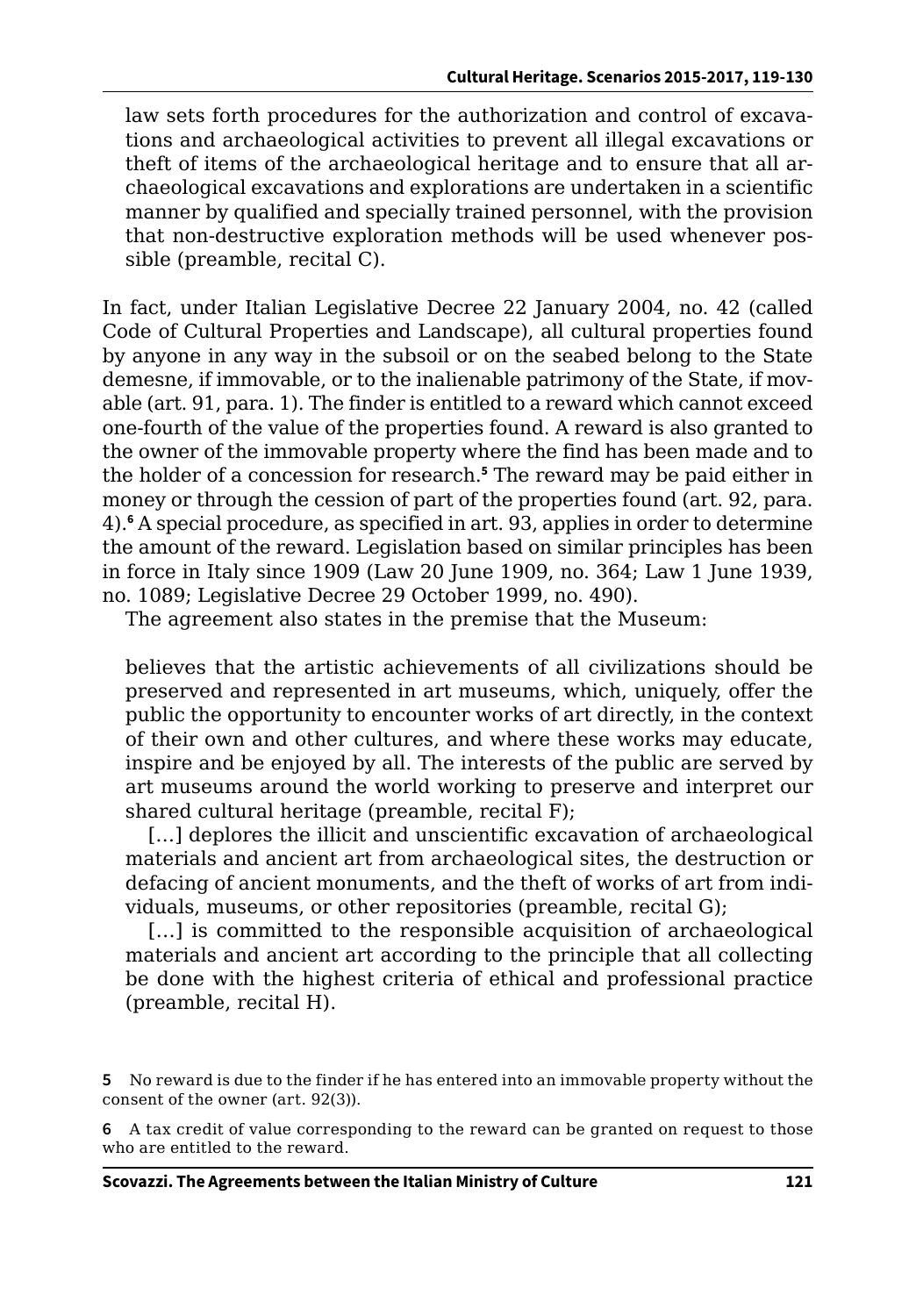The first objective of the agreement is the return of a number of archaeological items that the Ministry had requested on the basis of the assumption that they "were illegally excavated in Italian territory and sold clandestinely in and outside the Italian territory" (preamble, recital E). The Museum, "rejecting any accusation that it had knowledge of the alleged illegal provenance in Italian territory of the assets claimed by Italy, has resolved to transfer the requested items in the context of this Agreement" (preamble, recital I). The transfer does not constitute an acknowledgment on the part of the Museum of any type of civil, administrative or criminal liability for the original acquisition or holding of the requested items. The Ministry and the Region of Sicily waive any legal action in relation to the returned items.

The items in question magnificently document the spreading of ancient Greek civilization in Southern Italy. They are the *Euphronios krater*, four vases (namely, a Laconian *kylix*, a red-figured Apulian *dinos* attributed to the Darius painter, a red-figured *psykter* decorated with horsemen and a red-figured Attic amphora by the Berlin painter), a set of fifteen Hellenistic silver items**<sup>7</sup>** and a *pyxis*. **8**

The second, but not secondary, objective of the agreement is to promote cultural co-operation between the parties. In exchange for the *Euphronios krater*, "to make possible the continued presence in the galleries of the Museum of cultural assets of equal beauty and historical and cultural significance", the Ministry agrees to make four-year loans to the Museum of archaeological objects of equivalent beauty and historical and artistic significance selected from a list of twelve artefacts specified in the agreement (art. 4(1)). In exchange for the transfer of the four above mentioned vases, the Ministry agrees to "loan a first-quality Laconian artefact to the Museum for a period of four years and renewable thereafter" (art. 3(2)). In exchange for the Hellenistic silvers, the Ministry agrees to make to the Museum loans of cultural properties "of equal beauty and historical and artistic significance […] on an agreed, continuing and rotating sequential basis" (art. 5(3)).**<sup>9</sup>**

**7** The fifteen refined items of gilded silver, called *Morgantina Silvers*, are the most important set of jeweller's art coming from Hellenistic Sicily. They were illegally excavated after 1978 from the archaeological site of Morgantina, an ancient city destroyed by the Romans in 211 b.C. They were bought by the Museum for \$3,000,000. They are now exhibited at the Museo Archeologico Regionale of Aidone.

**8** The items were displayed at an exhibition held from December 2007 to March 2008 at the Quirinale Palace in Rome (the residence of the President of the Republic), together with other objects recovered from abroad. See the catalogue of the exhibition: *Nostoi - Capolavori ritrovati*, 2007. *Nostoi* means 'returns' in Greek.

**9** "The Museum shall arrange and bear the costs of packing, insurance and shipment of the requested and loaned items for transit to and from Italy" (art. 6, para. 4).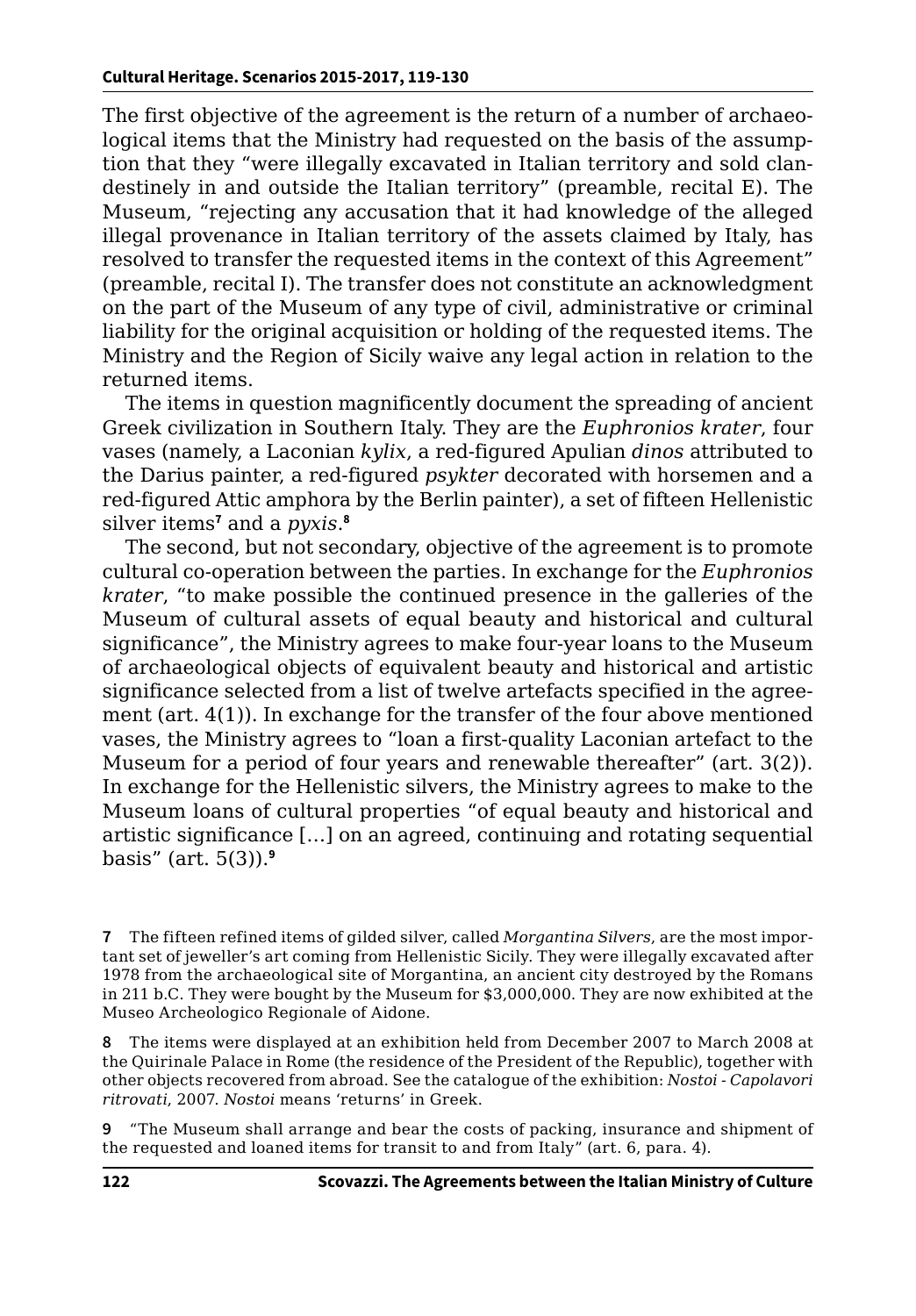Throughout the forty-year duration of the agreement (art. 8(1)), the mutual co-operation established under the agreement includes excavations, loans and restorations of cultural objects (art. 7).**<sup>10</sup>** Disputes on the interpretation or application of the agreement are to be settled amicably or, if the parties are unable to reach a mutually satisfactory resolution, "in private by arbitration on the basis of the Rules of Arbitration and Conciliation of the International Chamber of Commerce by three arbitrators appointed in accordance with said Rules" (art. 9(2)).

## **3 The** *Euphronios Krater*

The story of the *Euphronios krater* (a bowl used to mix wine and water) well documents the gravity of the looting of archaeological sites and the consequent international trafficking of cultural properties that affected Italy in the last decades (Watson, Todeschini 2006; Felch, Frammolino 2011).

After having been manufactured by Euxitheos, the vase known today as the *Euphronios krater* was painted and signed by the Athenian artist Euphronios (active between 520 and 470 b.C.), one of the three great masters of red-figure vases. It is one of the best Attic vases, the only complete among the twenty-seven known as painted by Euphronios. The obverse side represents the god Hermes who supervises the transport by *Hypnos* (Sleep) and *Thanatos* (Death) of the corpse of the Trojan hero Sarpedon, killed in battle. The reverse side represents warriors arming themselves for the battle. At the time of Euphronios, the most valuable Greek vases were manufactured and painted in Athens and then exported to Central Italy where the Etruscans used to buy them for high prices.

In 1972 the *Euphronios krater* was exhibited for the first time in the collections of the Metropolitan Museum. It was bought in exchange for \$1,000,000 and a collection of ancient Greek coins. In an interview given on 12 November 1972, the director of the Museum, Mr. Thomas Hoving, provided quite vague information about the provenance of the property:

We got it from a dealer who was the agent for a person who has had this in the family collection since about the First World War and we don't talk about the name of these people because they have other things that we might want to buy in the future. […] we bought it from somebody

**<sup>10</sup>** According to Briggs (2006-2007), "this unprecedented resolution to a decades-old international property dispute has the potential to foster a new spirit of cooperation between museums and source nations, spawn stricter museum acquisition and loan policies, reduce the demand for illicit cultural property, and permanently alter the balance of power in the international cultural property debate".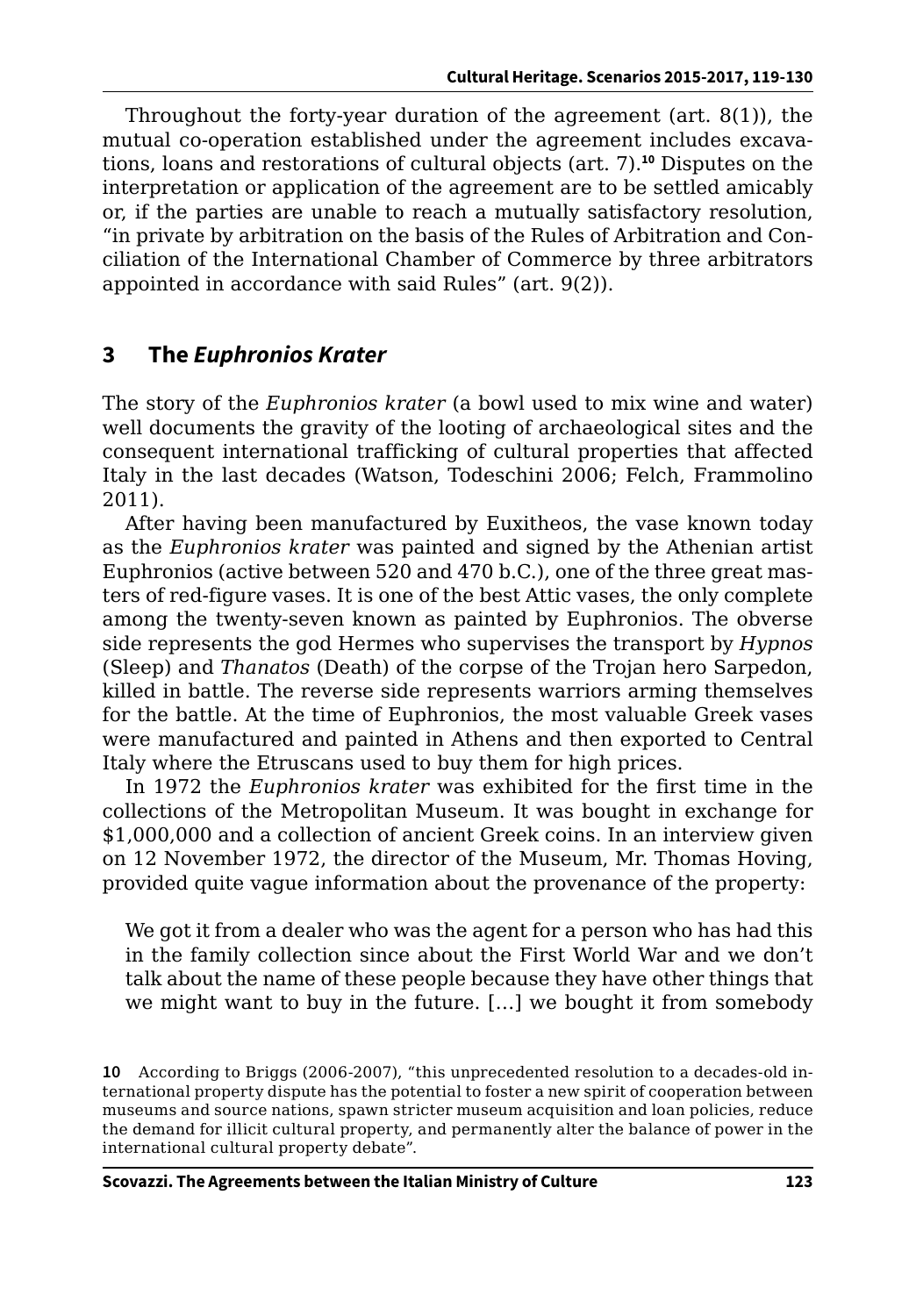who happened to be in the country of Switzerland, who was acting as the agent for somebody who was even in another country whose family had it since around the First World War and that goes back a nice long time. (Meyer 1973)

The story became even less credible when Mr. Dietrich von Bothmer, the curator of Greek and Roman art at the Museum, disclosed that the previous owners of the property were the members of an Armenian family who, because of unfortunate events, were forced to leave their home in Lebanon and emigrate to Australia.**<sup>11</sup>**

After some time, the truth was unveiled following an unexpected event. An Italian antique dealer died in a car accident. In his pocket the police found a piece of paper with the names of several people involved in the trafficking of illicitly excavated archaeological properties. The Italian authorities concentrated their interest on Mr. Giacomo Medici, another Italian antiquarian. In cooperation with the Swiss police, they inspected a three-roomed warehouse held by Mr. Medici at the free-port of the Geneva airport. What they found was astonishing. In the warehouse were kept about 3,000 artefacts, often of very high quality, most of them illegally excavated in Italy,**<sup>12</sup>** together with a detailed archive that shed light on a chain of people involved at different levels in the illegal trafficking, export and sale of archaeological properties: diggers (so-called *tombaroli*, in Italian), middlemen, traders, restorers, experts, European and American museum curators and collectors. Pictures were also found that provided useful evidence about the relevant facts. In the case of the *Euphronios krater*, the pictures documented the vase when found in a clandestine excavation,**<sup>13</sup>** the vase during the restoration and the vase exhibited at the Museum, with Mr. Medici and Mr. Robert Hecht (the American antiquarian who bought the vase from Mr. Medici and sold it to the Museum) smiling next to it. Besides recovering the items deposited in the warehouse, the Italian police and prosecutors were able to reconstruct the whereabouts of many archaeological properties that had been sold to museums and collectors.**<sup>14</sup>**

**11** "Why not an Eskimo moving to Florida?" (Meyer 1973, 93).

**12** Including frescos detached in the area of Pompei from a villa clandestinely excavated and irreparably damaged by the looters.

**13** The looters used the *polaroid* technique, also to avoid the risk of entrusting a photographer with the printing of the pictures. The *polaroid* technique, which was developed in the United States after WWII and introduced in Europe some years later, provides sure evidence that the excavations were made after the enactment (1909) of the Italian legislation that prohibited unauthorized archaeological excavations.

**14** Unfortunately it was not possible to locate a rare Etruscan *Sarcophagus with Spouses* which appears in one of the pictures seized. Was it sold to a private collector who keeps it hidden somewhere?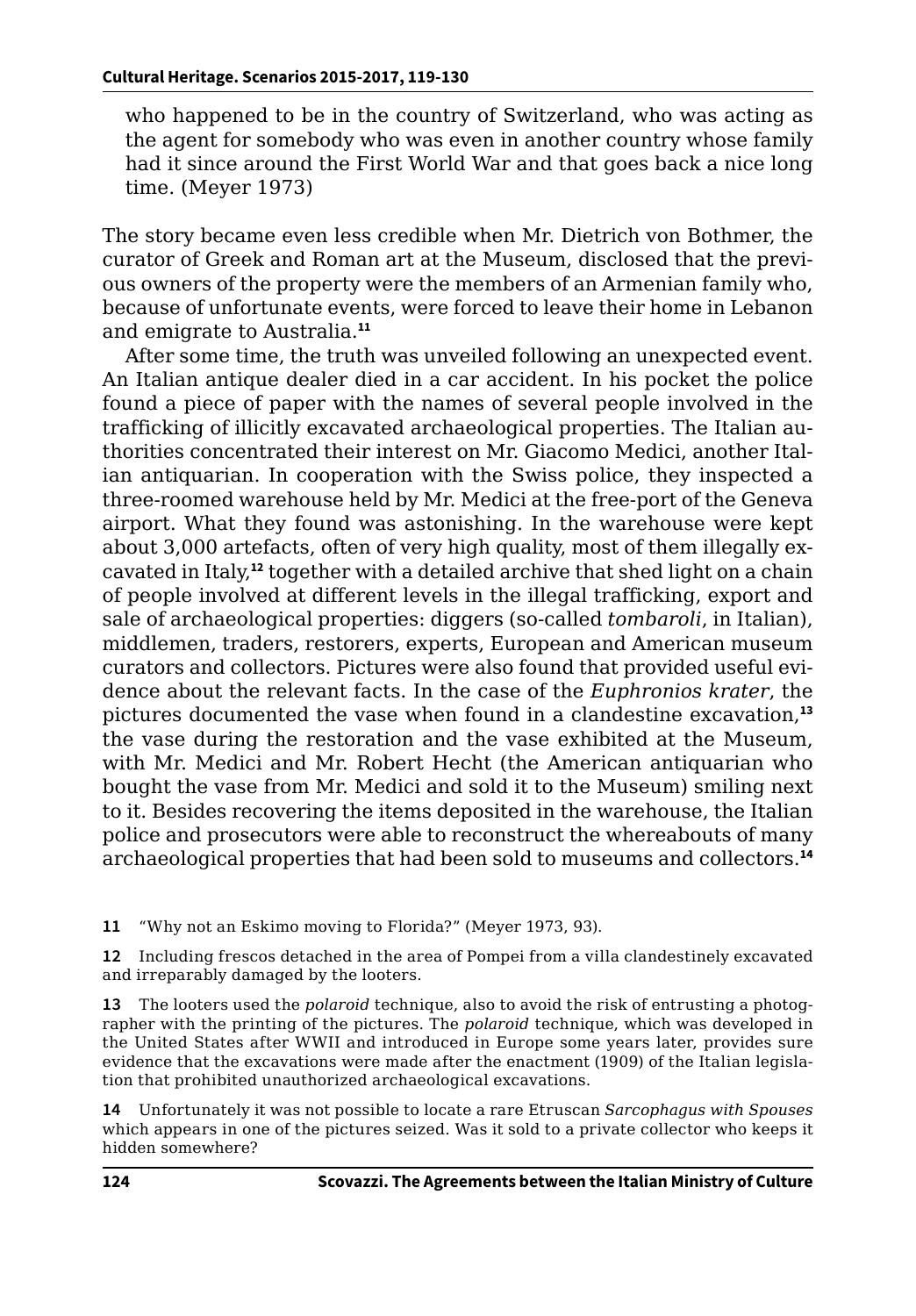It was finally proved that the *Euphronios krater* was clandestinely excavated in 1971 at Cerveteri, in the core of the area inhabited by the Etruscans (Rizzo 1995, 15). It was illegally (according to Italian law) exported from Italy to Switzerland and, after a number of transfers, sold to the Museum by Mr. Hecht, who imported it into the United States legally (according to American law).**<sup>15</sup>** It seems that the customs officer at the airport in New York made a quite pertinent comment when the box was opened and Mr. Hecht showed him the vase: "I don't know anything about Greek art, but you've really got something beautiful here" (Meyer 1973, 91).

After its return to Italy as a consequence of the 2006 agreement between the Ministry and the Museum, the vase is being exhibited at the Museo Nazionale Etrusco of Villa Giulia in Rome.

However, the question may be asked whether the agreement would ever have been concluded, if a car accident had not occurred.

## **4 Other Returned or Non-returned Archaeological Properties**

Under the agreement concluded in 2006 with the Museum of Fine Arts of Boston, the Ministry got the return of thirteen items, including the marble statue of *Vibia Sabina*, wife of the Roman emperor Hadrian (Povoledo 2007),**<sup>16</sup>** and several vases.

Under the agreement concluded in 2007 with the John Paul Getty Museum of Los Angeles, the Ministry got the return of the *Venus of Morgantina* (a statue of 2.20 m, with head and limbs in marble and body in limestone, illegally excavated in Morgantina and exported after having been cut in three pieces, paid by the Museum \$18,000,000), the *Trapezophoros* (a support for ritual table that represents two griffons attacking a hind, illegally excavated nearby Ascoli Satriano, paid by the Museum \$5,500,000),**<sup>17</sup>** as well as several vases.

**15** Today such an import would be illegal also according to American law, because of the Agreement between Italy and the United States concerning the imposition of import restrictions on categories of archaeological material representing the pre-classical, classical and imperial Roman periods of Italy (Washington, 19 January 2001; renewed in 2006 and 2011).

**16** According to a joint press communiqué of 28 September 2008, "the agreement includes the creation of a partnership in which the Italian government will loan significant works from Italy to the MFA's displays and special exhibitions programme, and establishes a process by which the MFA and Italy will exchange information with respect to the Museum's future acquisitions of Italian antiquities. The partnership also envisages collaboration in the areas of scholarship, conservation, archaeological investigation and exhibition planning". The statue of *Vibia Sabina* is now exhibited at the archaeological site of Villa Adriana in Tivoli.

**17** The *Venus of Morgantina* is now exhibited at the Museo Regionale Archeologico of Aidone, the *Trapezophoros* at the Museo Civico-Diocesano of Ascoli Satriano. The picture of Mr. Medici next to the *Trapezophoros* at the John Paul Getty Museum was found in the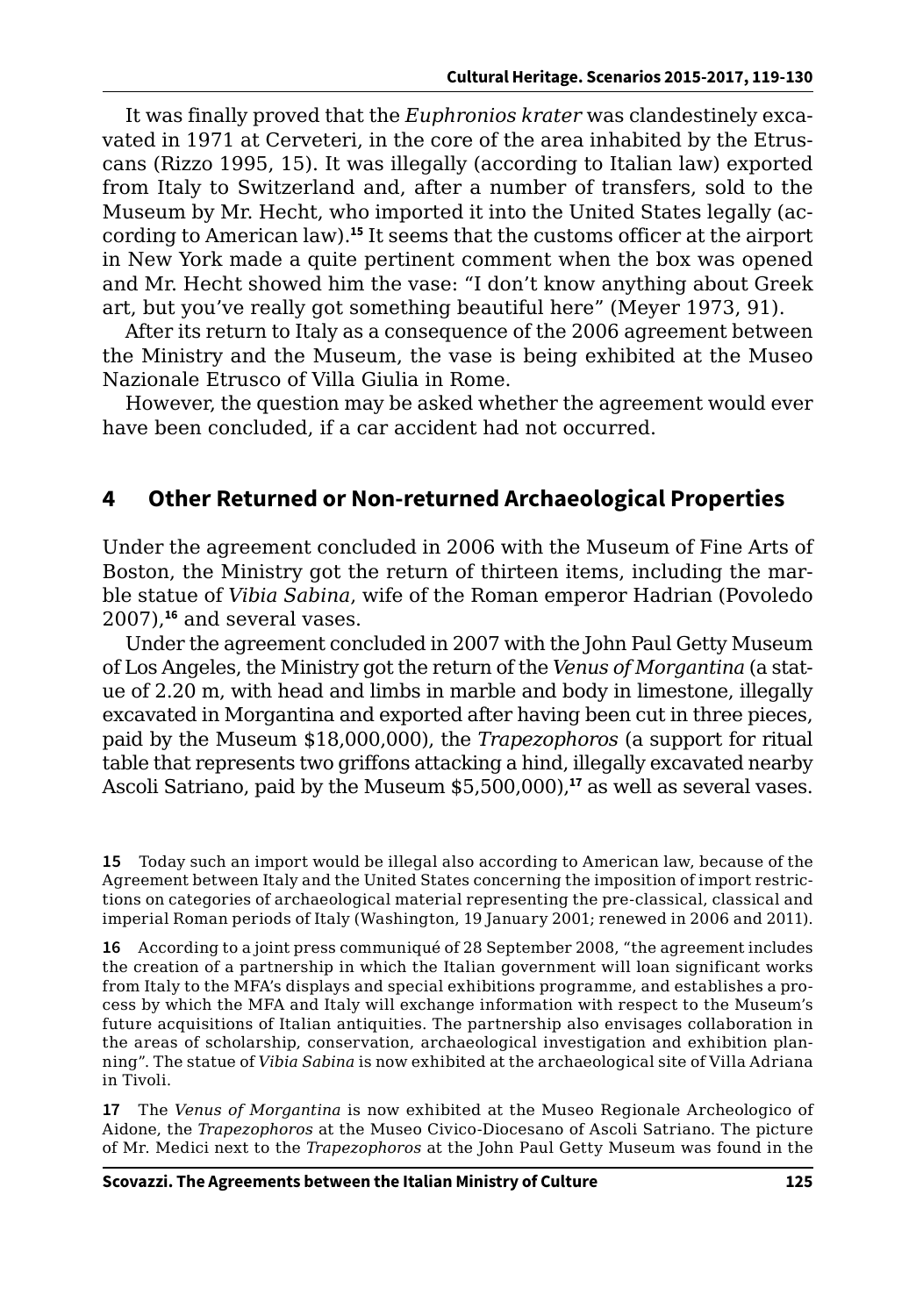Under the agreements concluded with the Princeton University Art Museum (2007), the Cleveland Museum of Art (2008) and the Dallas Museum of Art, the Ministry got the return of respectively eight, fourteen and six cultural properties.

Several other cultural properties illegally exported abroad are claimed or might be claimed by Italy. Some of the claims relate to properties that were not included in the above mentioned agreements with American museums, such as the bronze statues of the *Victorious Youth* (or *Athlete*), attributed to Lysippus and held by the John Paul Getty Museum,**<sup>18</sup>** and the *Cleveland Apollo*, attributed to Praxiteles and held by the Cleveland Museum of Art.

# **5 Conclusive Remarks**

The question of restitution of removed cultural properties to which the treaties in force do not apply for chronological or other reasons is far from being settled under customary international law. While it is not possible to elaborate here on the matter (more elaboration can be found in Scovazzi 2011, 341), it seems that an evolutionary trend is developing in present customary international law. This trend is broad enough to cover both interstate claims and claims between States and foreign institutions. According to it, claims relating to the return of cultural properties should be addressed in order to achieve an equitable solution, taking into account all the relevant circumstances, such as, *inter alia*:

- the factors surrounding the removal of the cultural property from the State of origin, in particular the legality of the removal under the law of the State of origin or the substantive injustice of the removal;
- the importance of the cultural property for the State of origin, including its emblematic character;
- the harm to the integrity of the cultural context from which the cultural property was removed;
- the amount of time since the cultural property was removed from the State of origin;
- the appreciation for, and the care used to preserve, the cultural property in the State of destination;
- the State of origin's commitment to care for the preservation of the cultural property if it is returned to it.

warehouse in Geneva (see *supra*, para. 3). In 2012 the museum returned to Italy also several marble fragments that belonged to the same tomb from which the *Trapezophoros* was illegally excavated.

**18** The statue was found on the seabed of the Adriatic Sea. It was clandestinely imported in Italy and then illegally exported abroad. See Scovazzi 2011, 5; Lanciotti 2012, 301.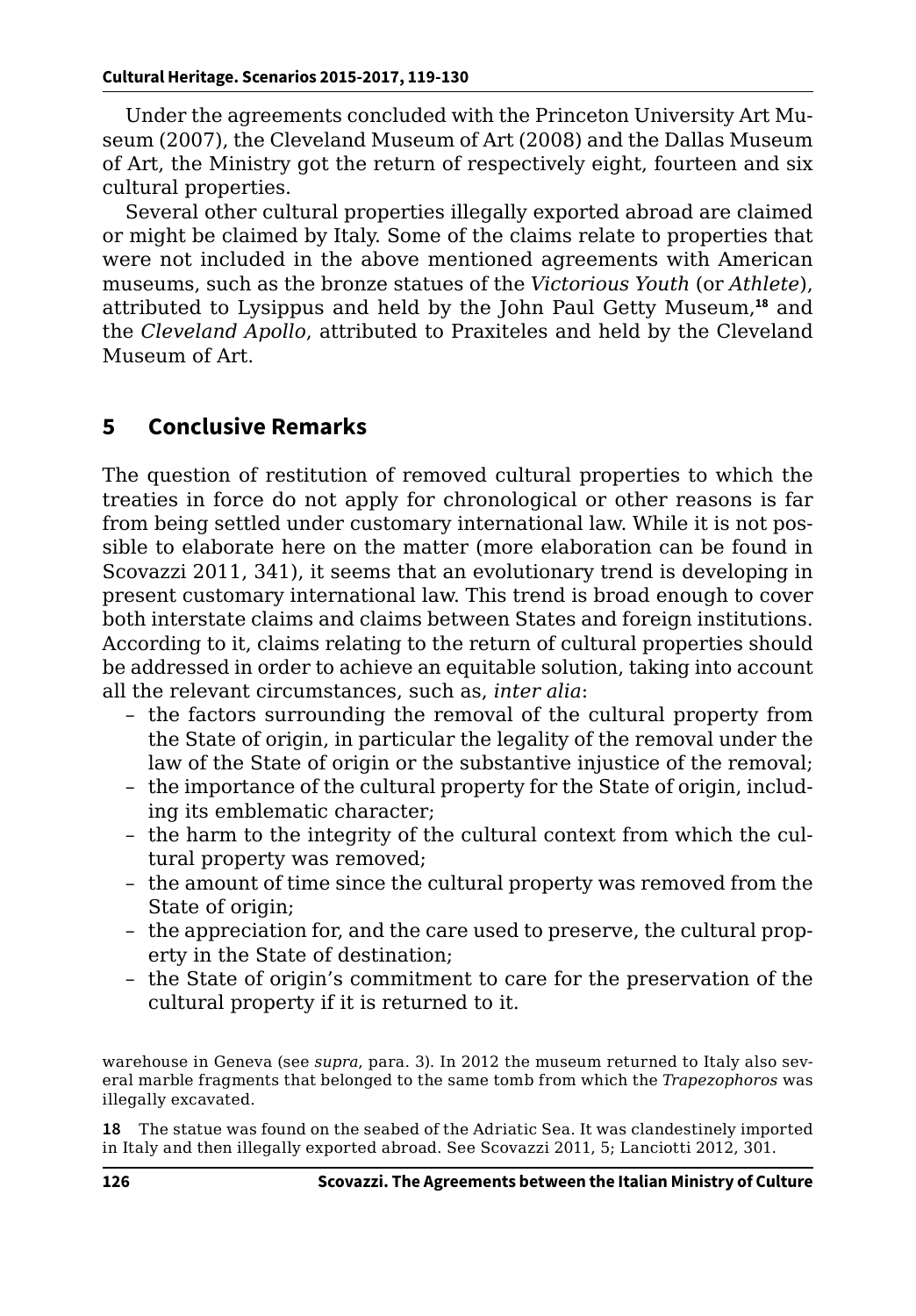In this regard, the participants to the International Conference of Experts in the Return of Cultural Property, held in Seoul on 16 and 17 October 2012, recommended, *inter alia*, that

States discuss cases relating to the return of cultural objects not governed by international legal instruments, seeking equitable solutions taking into account all the relevant and specific circumstances, such as integrity of the cultural context, significance of the object for the States concerned, ethical propriety of its removal, treatment of the object by the present possessors, and the State's of origin commitment to security and care of the objects;

[...] States, in attempting to reach equitable solutions, consider means of co-operation with other States, entities and individuals through cultural policy in general, including loans, temporary exhibitions, joint excavation activities, research, and restoration.

*The Operational Guidelines for the Implementation of the Convention on the Means of Prohibiting and Preventing the Illicit Import, Export and Transfer of Ownership of Cultural Properties* (Paris, 1970), adopted by consensus on 18 May 2015 by the Meeting of States Parties to the convention (Scovazzi, Ferri 2015, 195), provide as follows:

For items of illegally exported, illegally removed or stolen cultural property imported into another State Party before the entry into force of the Convention for any of the States Parties concerned, States Parties are encouraged to find a mutually acceptable agreement which is in accordance with the spirit and the principles of the Convention, taking into account all the relevant circumstances. (*Operational Guidelines*, 103)

The agreements between the Ministry and the American museums go in the direction of settling disputes on the return of cultural properties in order to reach an equitable solution taking into account all the relevant circumstances. This objective should govern the relationship between the States of origin and the States of destination of cultural properties and should also be shared, if this is the case, by non-State entities involved in the movement of cultural properties. In the near future, resort to nonadversarial means to address disputes**19** and a more active use of the Inter-

**<sup>19</sup>** "Because the origins of international cultural heritage law lie in the battlegrounds of conflict and the underworld of crime, it is not surprising that the normative framework to protect the cultural heritage has been essentially adversarial. Historically, efforts to develop an effective body of cultural heritage law have emphasized formal remedies to past wrongs. Considerable emphasis has been placed on exclusive rights of ownership and the elaboration of rules for the restitution of stolen property or return of illegally exported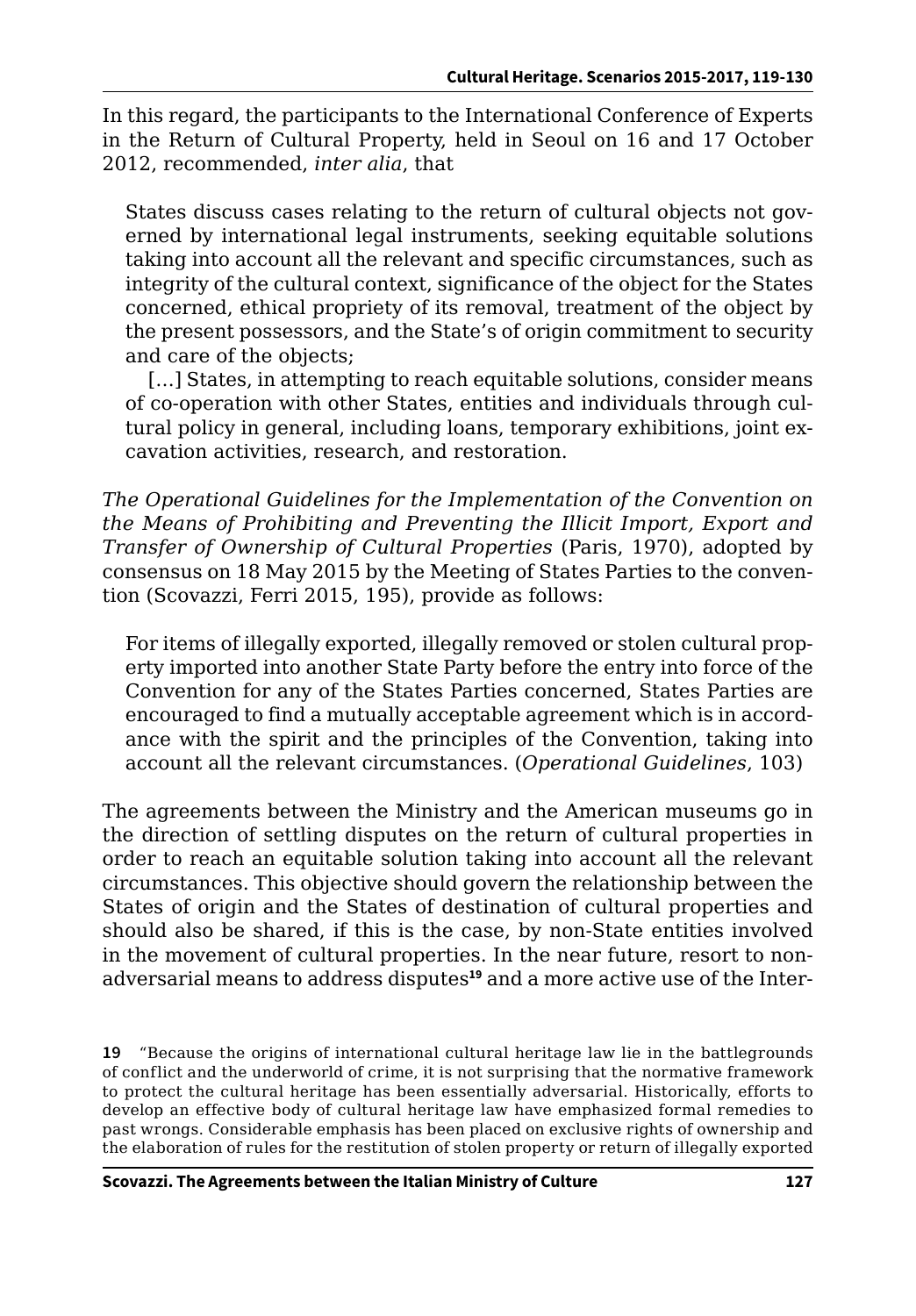governmental Committee for Promoting the Return of Cultural Property, established with UNESCO in 1978, including the procedure for mediation and conciliation adopted under ICPRCP Recommendation no. 4 of 23 September 2010,**<sup>20</sup>** could be the most effective ways to co-operate in the field of return of cultural properties.**<sup>21</sup>**

#### **Bibliography**

- Briggs, Aaron Kyle (2007). "Consequences of the Met-Italy Accord for the International Restitution of Cultural Property". *Chicago Journal of International Law*, 7, 623-653.
- Cornu, Marie; Renold, Marc-André (2010). "New Developments in the Restitution of Cultural Property. Alternative Means of Dispute Resolutions". *International Journal of Cultural Property*, 17(1), 1-31.
- Felch, Jason; Frammolino, Ralph (2011). *Chasing Aphrodite. The Hunt for Looted Antiquities at the Worlds' Richest Museum*. Boston: Houghton Mifflin.
- Fiorilli, Maurizio (2010). "Cultural Properties and International Agreements". Ministero per i Beni e le Attività Culturali (a cura di), *International Meeting on Illicit Traffic of Cultural Property*. Roma: Gangemi, 161-165.
- Lanciotti, Alessandra (2012). "The Dilemma of the Right to Ownership of Underwater Cultural Heritage. The Case of the 'Getty Bronze'". Borelli, Silvia; Lenzerini, Federico (eds.), *Cultural Heritage, Cultural Rights, Cultural Diversity. New Developments in International Law*. Leiden; Boston: Martinus Nijhoff Publishers, 301-326.
- Meyer, Karl Ernest (1973). *The Plundered Past*. New York: Atheneum.

property. In resolving related disputes, litigation has been a preferred means despite the voices of experience that have urged a greater recourse to mediation and other informal means of dispute resolution when that is feasible. Unfortunately, however, the stakes are often too high in the commercial art world to rely on mediation and other informal techniques" (Nafziger 2009, xix). See also Cornu, Renold 2010, 1.

**20** See UNESCO doc. CLT-2010/CONF.203/COM.16/1 Rev of July 2010, ICPRCP, *Final Report of the Subcommittee of Experts on the Draft Rules of Procedure on the Mediation and Conciliation*.

**21** See also Resolution no. 4, adopted in 2006 in Toronto by the ILA and formulating Principles for cooperation in the mutual protection and transfer of cultural material (ILA, *Report of the Seventy-second Session*, London, 2006, 32 and 337). The principles are based on "the need for a collaborative approach to requests for transfer of cultural material, in order to establish a more productive relationship between and among parties" and on "the need for a spirit of partnership among private and public actors through international cooperation".